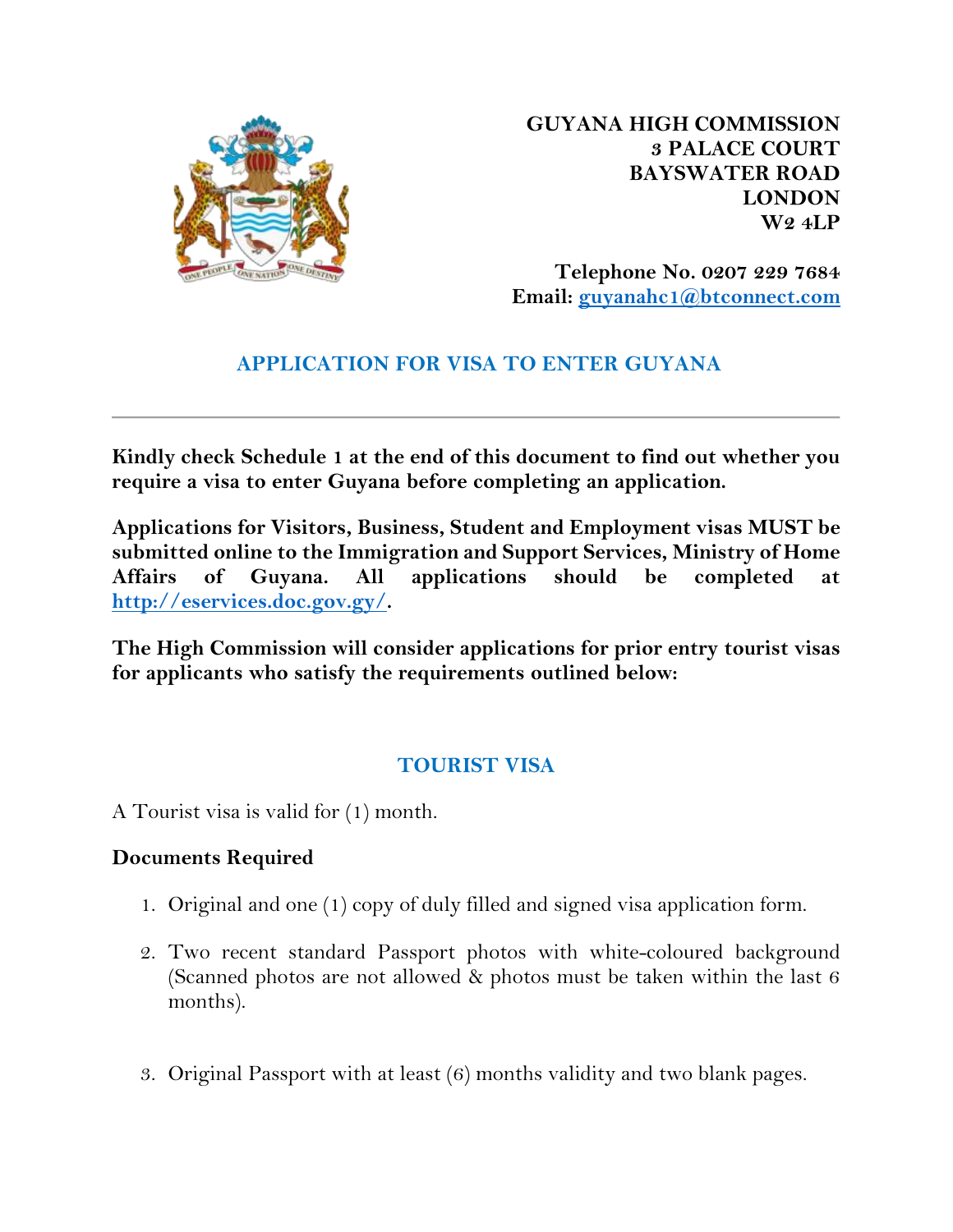- 4.  $\text{\textsterling}20$  visa fees only in cash, Postal Order or International Bank Draft made payable to the "Guyana High Commission" in pounds sterling only. (Personal cheques are not acceptable.)
- 5. A copy of flight itinerary with proof of return/onward travel.
- 6. Evidence of sufficient funds for the duration of the visit/proof of other satisfactory arrangements for support while in Guyana, inclusive of a letter of invitation from the host in Guyana if not staying at a hotel or hotel reservation (which is applicable).
- 7. Recent bank statement; letter from employer and where applicable.
- 8. Travellers from countries with risk of yellow fever transmission (with the exception of Argentina, Paraguay, Suriname and Trinidad & Tobago) should either: present their international yellow fever vaccination card with their application or ensure that they are vaccinated ten (10) days prior to their arrival in Guyana and have their cards to show at the port of entry.

### **Failure to provide proof of vaccination at the port of entry will result in denial of entry.**

#### **Documents not in English must be submitted with an official translation.**

**Processing time** - minimum of 5 working days if the required documents and information provided by the applicant is satisfactory (Postal applications may take longer.)

## **NOTE**

- 1. There is no assurance that a visa would be issued, and any preparation or plan made for the journey would be done at the applicant"s own risk.
- 2. Failure to complete the form properly as well as providing supporting documents will delay the processing of applications.
- 3. Under normal conditions, applications for visas should be submitted at least one (1) week in advance of the proposed date of travel.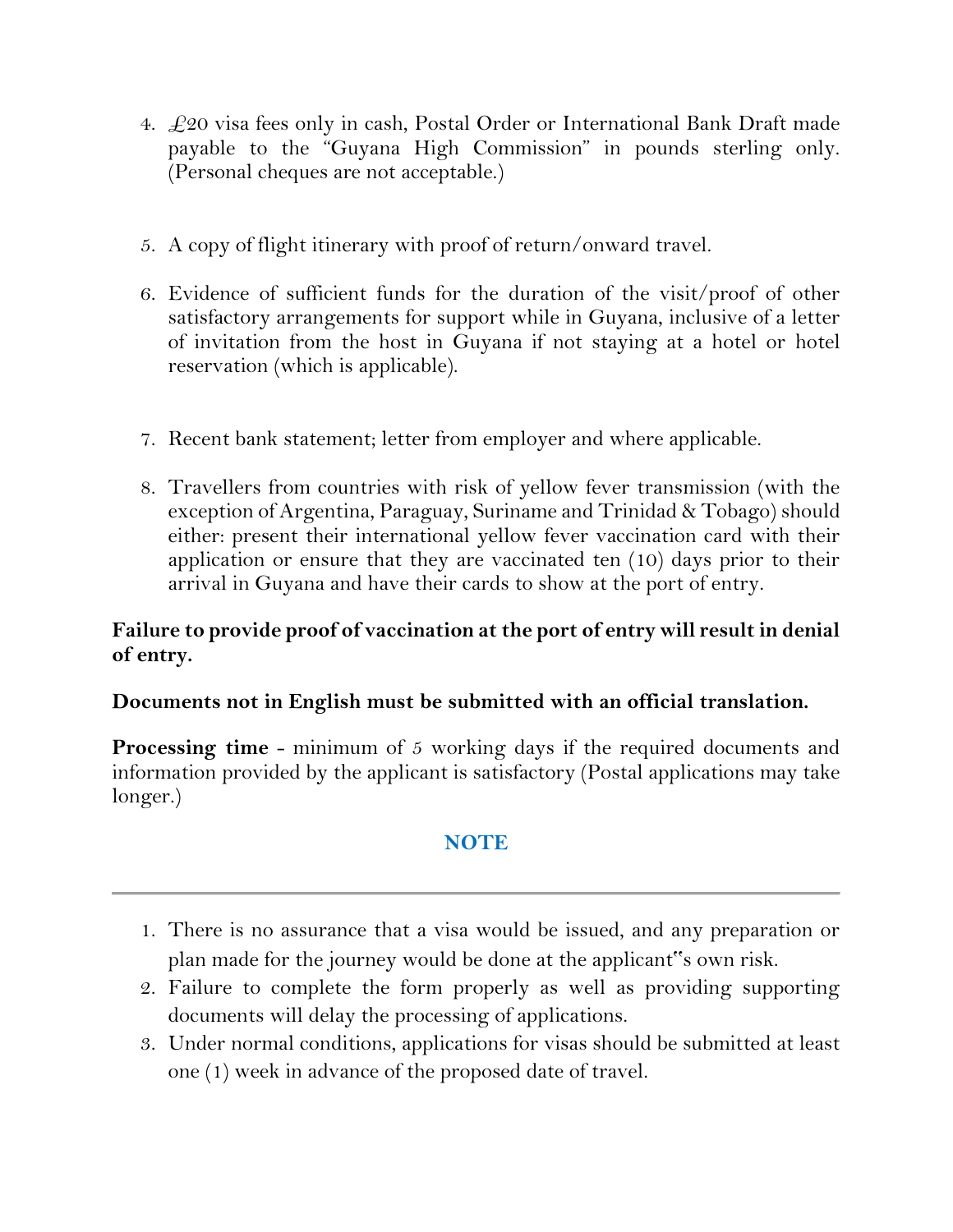- 4. The granting of a visa does not necessarily guarantee entry into Guyana. Entry and length of stay in the country will depend upon satisfying the usual Immigration requirements/procedures at the port of entry.
- **5.** A visitor who without permission, breaches his/her condition of entry while in Guyana may become eligible for deportation.

# **GUYANESE CITIZENS**

A Guyanese citizen travelling on a foreign passport does not require a visa if the passport clearly indicates the place of birth to be "Guyana" or a well-recognised place in Guyana such as Georgetown, Demerara, Essequibo, Berbice, or Corentyne. If this is not the case, documentary proof of birth in Guyana must be presented to the Immigration authorities in Guyana, such proof being a birth certificate (both birth and marriage certificates in the case of a married woman) or a expired Guyana passport.

A child born of a Guyanese parent and presenting as documentary evidence a birth certificate (full version giving names of parents) and the birth certificate or Guyana passport of the Guyanese parent, does not require a visa. It will be necessary, however, to have some documentary evidence for the Immigration authority upon arrival in Guyana.

## **SCHEDULE 1- Countries whose Nationals do not require Visas to enter Guyana**

- 1. Antigua & Barbuda
- 2. Argentina for 90 days
- 3. Aruba for 90 days
- 4. Austria
- 5. Australia
- 6. Bahamas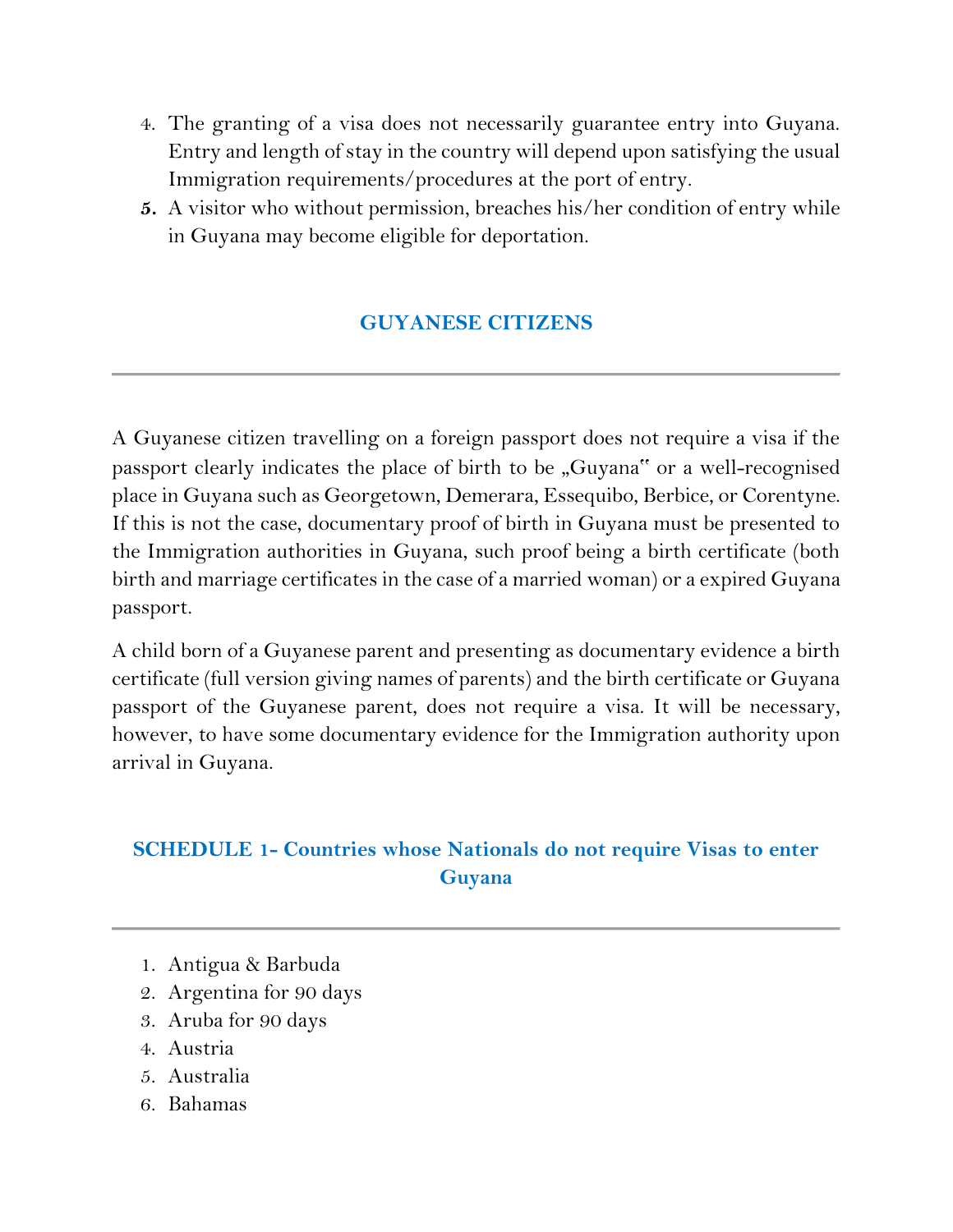- 7. Bangladesh for 30 days for holders of Diplomatic/Official/Special Passports
- 8. Barbados
- 9. Belgium
- 10.Belize
- 11.Bolivia for holders of Diplomatic/Service/Official Passport; tourist visa on arrival for Regular Passport holders.
- 12.Botswana for 90 days
- 13.Brazil
- 14.Canada
- 15.Cape Verde for holders of Diplomatic/Service Passports
- 16.Cayman Islands for 30 days
- 17.Chile for 90 days
- 18.China for holders of Diplomatic/Service Passports
- 19.Colombia for holders of Diplomatic/Service Passports
- 20.Costa Rica for 30 days for tourism
- 21.Cuba for holders of Diplomatic/Official/Service Passports
- 22.Cyprus for holders of Diplomatic/Service Passports
- 23.Denmark
- 24.Dominica
- 25.Dominican Republic for 30 days
- 26.Ecuador
- 27.Egypt for Diplomatic Passport, 30 days holders of Service/Special Passports
- 28.Finland
- 29.France
- 30.Georgia for holders of Diplomatic, Official and Service passports for 90 days
- 31.Germany
- 32.Greece
- 33.Grenada
- 34.Guatemala for 90 days for holders of Diplomatic/Official Passports and holders of a US Permanent Resident Card or a d US/Canadian/Schengen Visa
- 35.Haiti for 90 days for holders of Diplomatic /Official/ Special passports
- 36.Honduras for 90 days holders of a US Permanent Resident Card or a valid US/Canadian/Schengen Visa
- 37.Hong Kong for 90 days
- 38.India for holders of Diplomatic/Service Passports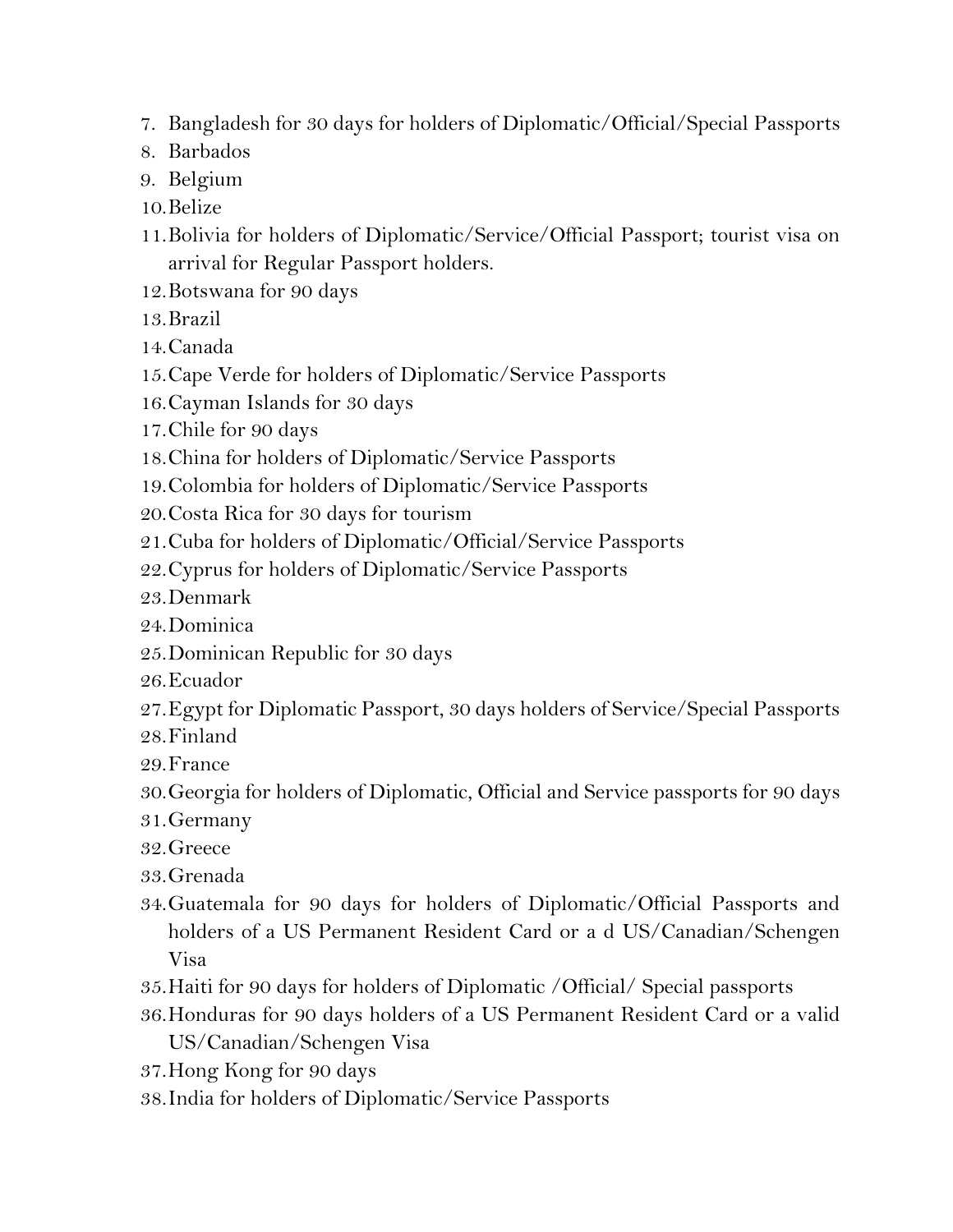- 39.Indonesia for 30 days
- 40.Iran (Holders of Diplomatic & Special Passports)
- 41.Ireland
- 42.Israel for holders of Diplomatic/Service Passports
- 43.Italy
- 44.Jamaica
- 45.Japan
- 46.Republic of Korea (South Korea) for 30 days
- 47.Lesotho for 14 days.
- 48.Luxembourg
- 49.Malaysia for 60 days
- 50.Mexico for 90 days for holders of Diplomatic/Official/Service Passports; 90 days holders of a US Permanent Resident or a valid US/Canadian/Schengen Visa
- 51.Montserrat
- 52.New Zealand
- 53.North Korea
- 54.Norway
- 55.Panama for 180 days for tourism
- 56.Peru (Holders of Diplomatic/Service/Official Passports and 90 days for tourism
- 57.Portugal
- 58.Russian Federation for 90 days for holders of Diplomatic/Service/Official and Ordinary passports.
- 59.South Africa for 30 days for tourism or business
- 60.Spain
- 61.Christopher & Nevis (St. Kitts)
- 62.St. Lucia
- 63.St. Vincent & The Grenadines
- 64.Suriname
- 65.Sweden
- 66.Switzerland
- 67.Swaziland for 60 days
- 68.The Netherlands
- 69.Trinidad & Tobago
- 70.Turkey for 90 days for holders of Diplomatic/Service/Special passports